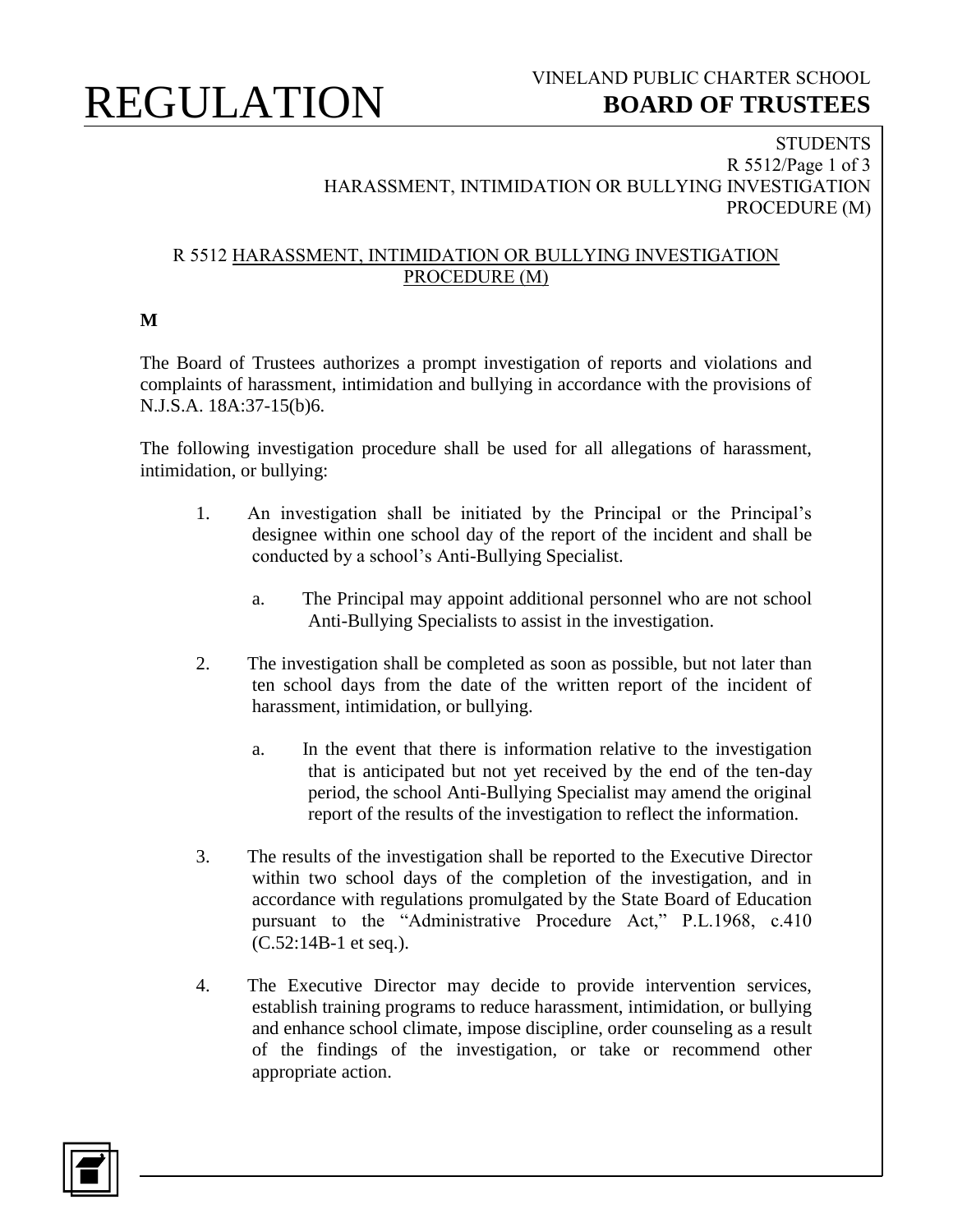# REGULATION

## VINELAND PUBLIC CHARTER SCHOOL  **BOARD OF TRUSTEES**

**STUDENTS** R 5512/Page 2 of 3 HARASSMENT, INTIMIDATION OR BULLYING INVESTIGATION PROCEDURE (M)

- 5. The results of each investigation shall be reported to the Board of Trustees no later than the date of the next Board of Trustees meeting following the completion of the investigation, along with information on any services provided, training established, discipline imposed, or other action taken or recommended by the Executive Director.
- 6. Parents or legal guardians of the pupils who are parties to the investigation shall be entitled to receive information about the investigation, in accordance with Federal and State law and regulation, including the nature of the investigation, whether the school found evidence of harassment, intimidation, or bullying, or whether discipline was imposed or services provided to address the incident of harassment, intimidation, or bullying. This information shall be provided in writing within five school days after the results of the investigation are reported to the Board of Trustees.
- 7. A parent or legal guardian may request a hearing before the Board of Trustees after receiving the information.
	- a. This hearing shall be held within ten days of the request;
	- b. The Board shall meet in executive session for the hearing to protect the confidentiality of the pupils; and
	- c. At the hearing the Board may hear from the school Anti-Bullying Specialist about the incident, recommendations for discipline or services, and any programs instituted to reduce such incidents.
- 8. At the next Board of Trustees meeting following its receipt of the report, the Board of Trustees shall issue a decision, in writing, to affirm, reject, or modify the Executive Director's decision. The Board's decision may be appealed to the Commissioner of Education, in accordance with the procedures set forth in law and regulation, no later than ninety days after the issuance of the Board's decision.
- 9. A parent, pupil, legal guardian, or organization may file a complaint with the Division on Civil Rights within one hundred eighty days of the occurrence of any incident of harassment, intimidation, or bullying based on membership in a protected group as enumerated in the "Law Against Discrimination," P.L.1945, c.169 (C.10:5-1 et seq.).